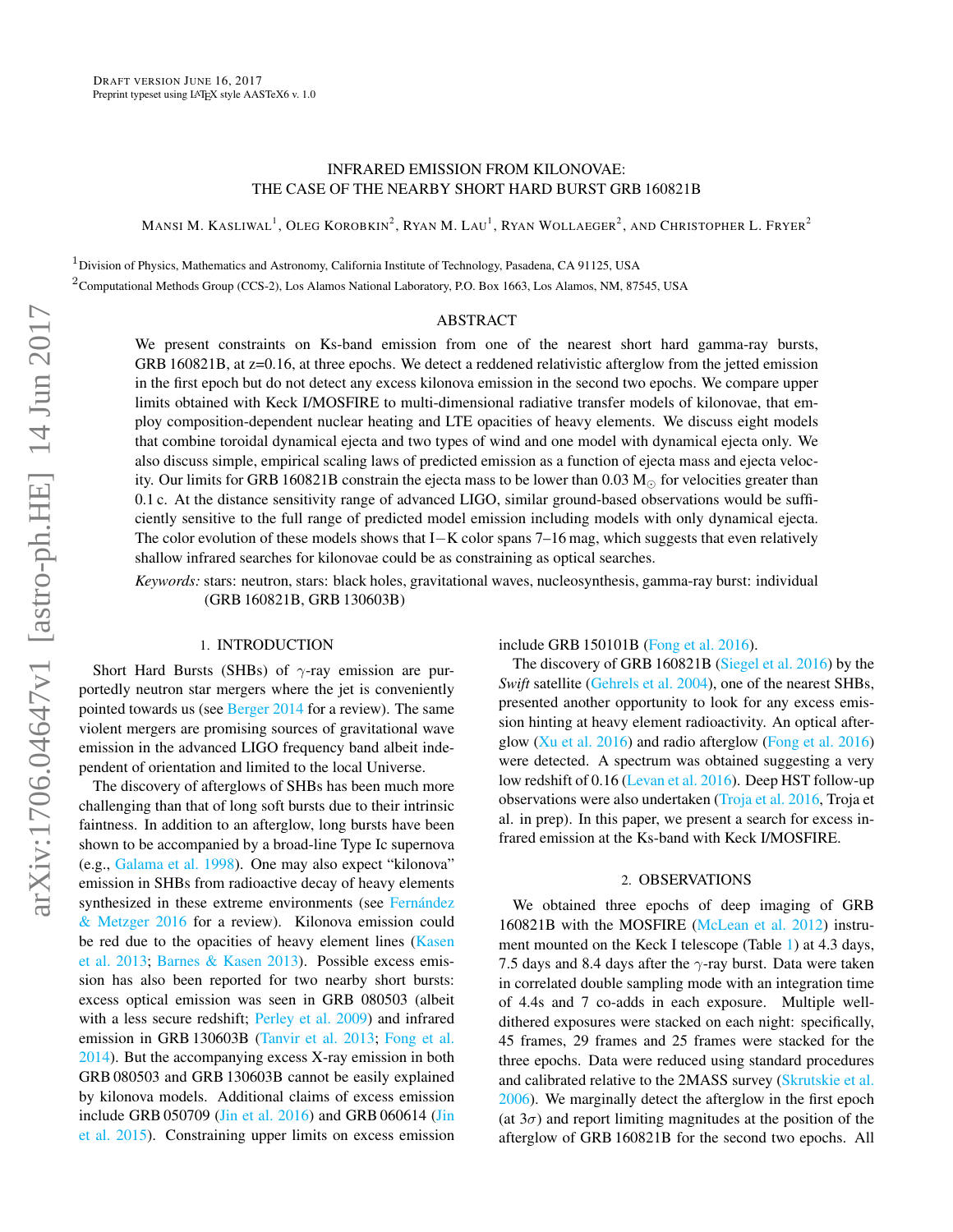data is summarized in Table [1.](#page-1-0)

Table 1. Ks-band data on GRB 160821B

<span id="page-1-0"></span>

| MJD (Phase)          | Instrument            | Filter    | Apparent mag (Vega)     | Apparent mag (AB)       | Absolute Mag (AB) |
|----------------------|-----------------------|-----------|-------------------------|-------------------------|-------------------|
| $57626.234 (+4.3 d)$ | <b>Keck I/MOSFIRE</b> | Ks        | $22.19^{+0.44}_{-0.31}$ | $24.04^{+0.44}_{-0.31}$ | $-15.4$           |
| $57629.402 (+7.5 d)$ | <b>Keck I/MOSFIRE</b> | <b>Ks</b> | $>22.17(3\sigma)$       | $>24.02(3\sigma)$       | $-15.4$           |
| $57630.321 (+8.4 d)$ | <b>Keck I/MOSFIRE</b> | Ks.       | $>22.0(3\sigma)$        | $>$ 23.85 (3 $\sigma$ ) | $-15.6$           |

# 3. MODELS

<span id="page-1-2"></span>A wide variety of models exist in the literature that predict different kilonova signatures based on different opacity assumptions (e.g. [Barnes et al.](#page-4-5) [2016;](#page-4-5) [Rosswog et al.](#page-5-14) [2016\)](#page-5-14). Here, we focus on a detailed comparison of our observations to only one family of models with the reddest opacity predictions (model details are described in [Wollaeger et](#page-5-15) [al.](#page-5-15) [2017\)](#page-5-15). This family of 9 models uses multi-dimensional radiative transfer simulations with a new treatment of multigroup opacity broadening, an approach described in [Fontes](#page-5-16) [et al.](#page-5-16) [\(2017\)](#page-5-16). They are based on dynamical ejecta morphologies [\(Rosswog et al.](#page-5-17) [2014\)](#page-5-17), computed by long-term evolutions with radioactive heating source, following simulations of neutron star mergers in [Rosswog](#page-5-18) [2013.](#page-5-18) Nucleosynthesis and radioactive heating are computed using nuclear network code WinNET [\(Winteler](#page-5-19) [2014;](#page-5-19) [Korobkin et al.](#page-5-20) [2012\)](#page-5-20) that is derived from the BasNet network [\(Thielemann et](#page-5-21) [al.](#page-5-21) [2011\)](#page-5-21). Reaction rates for nucleosynthesis are taken from the [Rauscher & Thielemann](#page-5-22) [2000](#page-5-22) compilation for the finite range droplet model (FRDM, Möller et al. [1995\)](#page-5-23), including density-dependent weak reaction rates (Arcones & Martínez-[Pinedo](#page-4-6) [2011\)](#page-4-6) and fission [\(Panov et al.](#page-5-24) [2010,](#page-5-24) [2005\)](#page-5-25). We calculate radioactive heating energy partitioning between different decay species and their thermalization, using empirical formulae derived in [Barnes et al.](#page-4-5) [2016.](#page-4-5) Radiative transfer simulations are performed using the open source code SuperNu<sup>[1](#page-1-1)</sup> [\(Wollaeger & van Rossum](#page-5-26) [2014\)](#page-5-26), which implements a 3D semi-implicit multigroup Monte Carlo solver.

The simplest model, dubbed SAd, features sphericallysymmetric analytic density distribution and contains dynamical ejecta only, with corresponding heating rates and opacities. This model is intended as the "worst-case" scenario of a merger in which the brighter wind component is not present, or is obscured by the so-called "lanthanide-curtain" [\(Kasen](#page-5-27) [et al.](#page-5-27) [2015\)](#page-5-27), and also because this model is the least luminous due to its spherical shape with the lowest surface area. Thus, the SAd model predicts the faintest kilonova signal.

The other eight models combine four different morpholo-

<span id="page-1-1"></span><sup>1</sup> [https://bitbucket.org/drrossum/supernu/wiki/](https://bitbucket.org/drrossum/supernu/wiki/Home) [Home](https://bitbucket.org/drrossum/supernu/wiki/Home)

gies of dynamical ejecta (A-D from Table 1 in [Rosswog et al.](#page-5-17) [\(2014\)](#page-5-17)) with two spherically-symmetric analytic models of wind, "wind 1" and "wind 2". The wind carries two different nucleosynthetic compositions from representative tracers H5 and H1 in [Perego et al.](#page-5-28) [2014,](#page-5-28) respectively. These models are abbreviated as  $\gamma A_1$ ,  $\gamma B_1$ ,  $\gamma C_1$ ,  $\gamma D_1$ ,  $\gamma A_2$ ,  $\gamma B_2$ ,  $\gamma C_2$  and  $\gamma D_2$ .

Crude empirical scaling laws for the peak magnitudes (mp) in JHKs bands, depending on masses (m) and velocities (v), are as follows (for more details, see [Wollaeger et al.](#page-5-15) [2017\)](#page-5-15):

$$
mp_J = mp_{J0} - 0.93 \log(m/m_0) - 1.61 \log(v/v_0) \quad (1)
$$

$$
mpH = mpH0 - 0.95 \log(m/m0) - 1.55 \log(v/v0)
$$
 (2)

$$
mpK = mpK0 - 0.99 \log(m/m0) - 1.53 \log(v/v0)
$$
 (3)

With these scaling formulas, starting with peak JHKs magnitudes mp<sub>J0</sub>, mp<sub>H0</sub>, mp<sub>K0</sub> for a model with some mass m<sub>0</sub> and some velocity  $v_0$ , we can estimate the peak magnitudes for a different mass and velocity. Furthermore, we note that the time to maximum light also scales with ejecta mass and median velocity (c.f. [Grossman et al.](#page-5-29) [2014\)](#page-5-29):

$$
t_p/t_{p0} = (m/m_0)^{0.32} (v/v_0)^{-0.60}
$$
 (4)

These empirical fits are obtained using gray opacity models. The above models do not assume gray opacity and hence, we caution that these empirical fits are only an approximation.

### 4. DISCUSSION

First, we investigate whether our Ks-band detection of GRB 160821B in the first epoch at 4.3 d is consistent with afterglow emission from the jet. If we extrapolate V-mag of the afterglow reported in [Troja et al.](#page-5-11) [2016](#page-5-11) at 3.6 d, and assume a power law decay based on fitting to afterglow photometry reported in [Xu et al.](#page-5-9) [2016,](#page-5-9) we find that the V−K color is approximately 1.9 mag AB. This V−K color is somewhat redder than that expected from a typical SHB afterglow spectral index but it can possibly be explained by dust. Looking up the extensive compilation of afterglow data of short hard bursts by [Fong et al.](#page-4-7) [2015,](#page-4-7) we find that there is remarkably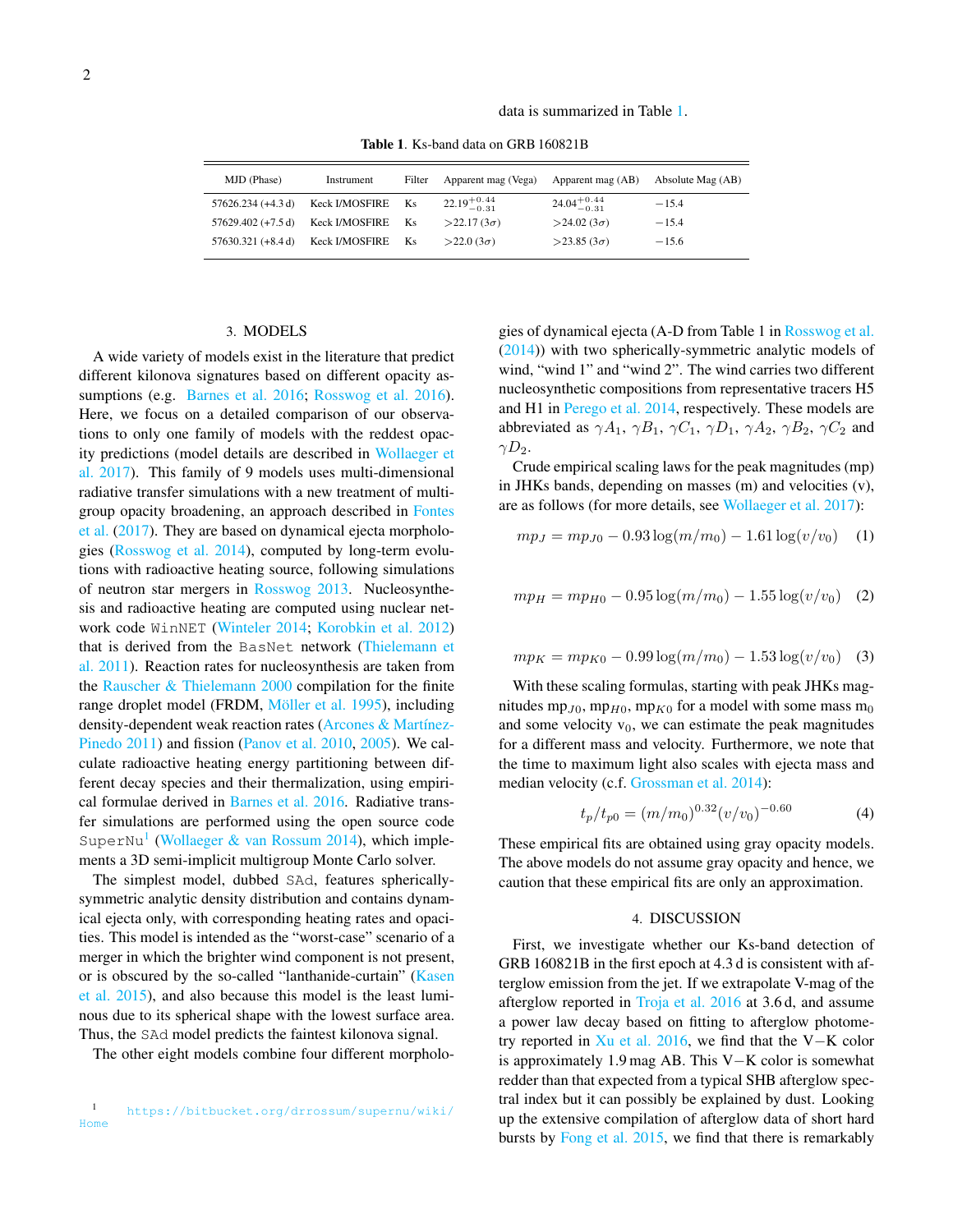little Ks-band data that we can directly compare to (note that the latest phase of a near-IR afterglow detection in this compilation is only 1.5 d). The V−K color is inconsistent with all the kilonova models presented in this paper which predict colors redder than 6 mag at this phase (Figure [1\)](#page-3-0). The V−K color is also not as red as models presented in [Barnes et al.](#page-4-5) [2016](#page-4-5) or [Rosswog et al.](#page-5-14) [2016](#page-5-14) (see Figure [2\)](#page-3-1). Furthermore, our Ks-band non-detections in the second two epochs at 7.5 d and 8.7 d are also consistent with the hypothesis that there was no detectable kilonova emission from this GRB (see Figure [2\)](#page-3-1). Additional contemporaneous multi-band multi-epoch photometry is necessary to securely disentangle whether or not there could be a contribution from both an afterglow and a kilonova at this 4.3 d epoch. For example, if there was evidence to rule out a dust contribution, the excess emission could perhaps be explained by relatively bluer kilonova models with different assumptions on ejecta composition and ejecta opacity.

Proceeding despite this caveat, we applied the empirical scaling laws discussed in  $\S$  [3](#page-1-2) to rescale the Ks-band light curves for each of our models to a different value of mass and velocity, for a range of masses and velocities. We then sampled the resulting redshifted light curves at the observed epochs and marked out regions with magnitudes excluded by upper limits at 4.3 d and 7.5 d. The result is shown in Figure [3,](#page-4-8) where we plot excluded area for each model in the mass-velocity parameter space. The upper limit at epoch 8.7 d does not provide additional constraints, so we do not show corresponding areas. Given that most simulations predict ejecta velocities higher than 0.1 c [\(Hotokezaka et al.](#page-5-30) [2013;](#page-5-30) [Rosswog](#page-5-18) [2013\)](#page-5-18), we conclude that the mass of the dynamical ejecta of GRB 160821B is less than 0.03  $M_{\odot}$ . We note that this constraint is broadly consistent with other less red models in the literature [\(Barnes et al.](#page-4-5) [2016;](#page-4-5) [Rosswog et](#page-5-14) [al.](#page-5-14) [2016\)](#page-5-14) within a factor of few (see Figure [2\)](#page-3-1).

To characterize the parameter space further of this family of models, we look at the predicted model emission as a function of ejecta mass and ejecta velocity using the empirical scaling laws described above (see Figure [4\)](#page-4-9). Future gravitational wave detections of neutron star mergers will be relatively nearby due to the sensitivity of advanced gravitational wave interferometers being limited to approximately 200 Mpc [\(Abbott et al.](#page-3-2) [2016\)](#page-3-2). At this distance limit, similar ground-based Ks-band photometry would be extremely constraining for all models including the faintest SAd model with dynamical ejecta only (Figure [4\)](#page-4-9) for any assumption in ejecta mass or velocity spanning two orders of magnitude. For comparison on Figure [4,](#page-4-9) we also show the J-band detection of GRB130603B  $(-15.35 \text{ mag at } 7 \text{ d in comoving frame})$ [Tanvir et al.](#page-5-3) [2013\)](#page-5-3). The models presented here would suggest a very high ejecta mass,  $m_{ej} > 0.08 M_{\odot}$  (or extreme velocities >0.4 c which also shifts the peak to earlier time). However, one caveat here is that the nuclear mass model FRDM tends to underestimate nuclear heating rates in comparison with other mass models (Duflo  $&$  Zuker [1995\)](#page-4-10) and hence, produces dimmer kilonovae [\(Rosswog et al.](#page-5-14) [2016\)](#page-5-14).

Examining the extremely red color evolution further (Figure [1\)](#page-3-0), we find I−Ks colors peaking between 7–16 mag. This suggests that even a relatively shallow infrared search for a kilonova would be competitive and complementary to constraints from optical searches (e.g., [Kasliwal et al.](#page-5-31) [2016;](#page-5-31) [Smartt et al.](#page-5-32) [2016;](#page-5-32) [Soares-Santos et al.](#page-5-33) [2016\)](#page-5-33). The H−Ks color is relatively small, suggesting that either filter would work well. Space-based observations, unhindered by night sky brightness, are deeper but are currently limited to H-band with narrow field-of-view cameras aboard the Hubble Space Telescope (until the launch of the James Webb Space Telescope and Wide Field Infrared Survey Telescope).

Infrared searches for kilonovae associated with coarsely localized gravitational wave triggers are currently inhibited by the astronomical cost of wide-field infrared detectors. The best effort currently is the 0.6 sq deg field-of-view camera on the 4m VISTA telescope [\(Sutherland et al.](#page-5-34) [2015\)](#page-5-34). For example, VISTA covered 8% of the localization of GW 150914 to a depth of  $J < 20.7$  [\(Abbott et al.](#page-3-3) [2016,](#page-3-3) GCN#18353). While the depth is constraining (corresponds to  $-14.3$  at  $100$  Mpc), the fractional area covered is too small. A future wide-field survey, say in the H-band or Ks-band to a similar depth, but covering a larger fraction of the error circle would be constraining in this context. We are exploring alternative semiconductors [\(Sullivan et al.](#page-5-35) [2014,](#page-5-35) Simcoe et al. in prep) and/or creative optical design at a polar location [\(Moore et al.](#page-5-36) [2016\)](#page-5-36) to break this cost barrier and/or blinding night-sky barrier to explore the dynamic infrared sky.

MMK thanks M. Heida, F. Fuerst and E. S. Phinney for co-operating with the Target Of Opportunity interrupt observations at Keck I. We thank S. B. Cenko, J. Barnes, D. Kasen, R. Simcoe, D. A. Perley, S. R. Kulkarni, W. Fong, N. Lloyd-Ronning and W. Even for valuable discussions. We thank our anonymous referee for helpful feedback. This work was supported by the GROWTH (Global Relay of Observatories Watching Transients Happen) project funded by the National Science Foundation Partnership in International Research Program under NSF PIRE grant number 1545949. Work at LANL was done under the auspices of the National Nuclear Security Administration of the U.S. Department of Energy at Los Alamos National Laboratory under Contract No. DE-AC52-06NA25396. All LANL calculations were performed on LANL Institutional Computing resources.

*Facility:* Keck:I (MOSFIRE)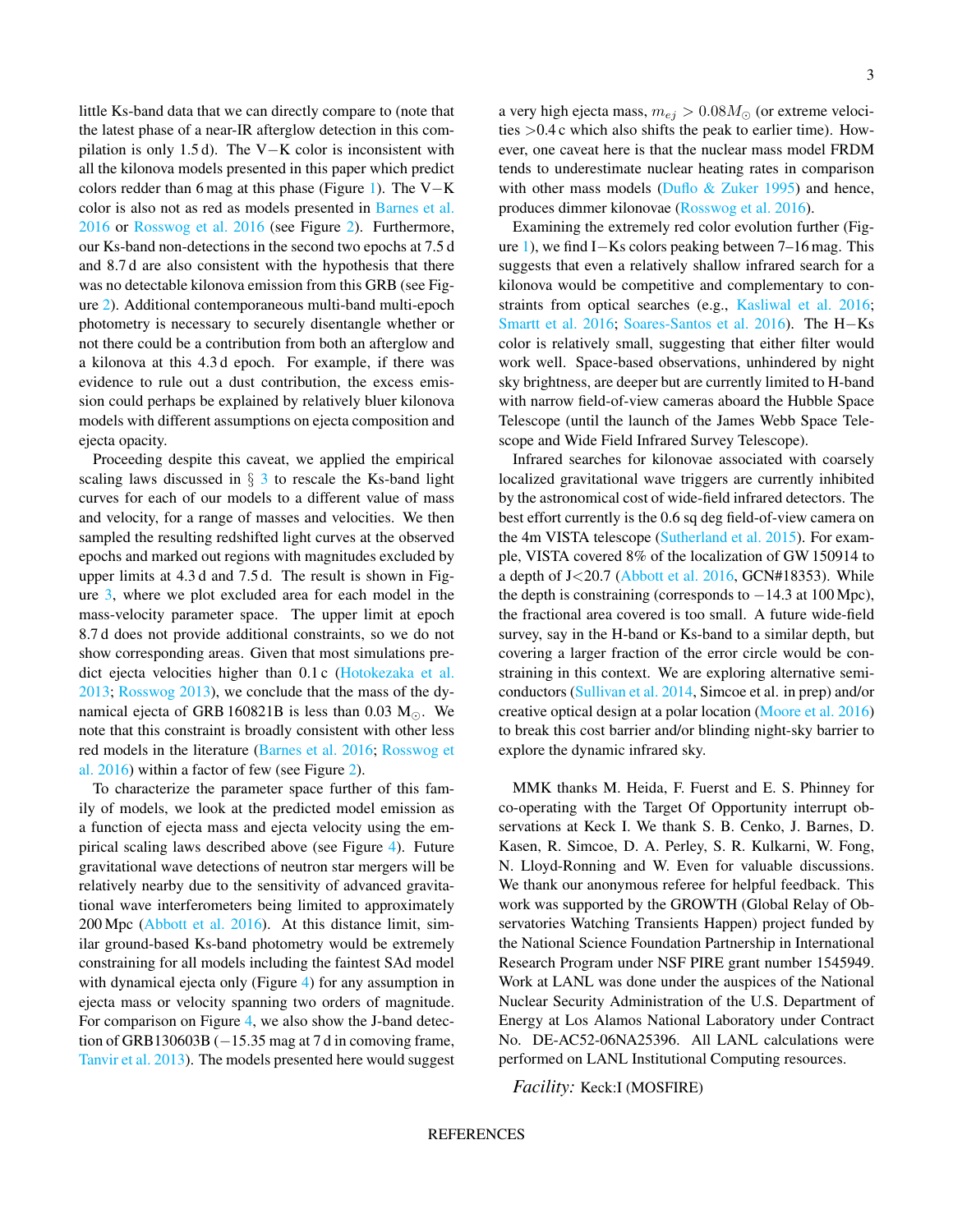

<span id="page-3-0"></span>Figure 1. I-K color (black circles), J-K color (red diamonds) and H-K color (green squares) evolution as a function of time since neutron star merger. Even a shallow infrared search for kilonovae would be more constraining than an optical search. H-band may be the most optimal ground-based infrared filter given the relatively lower sky brightness and small H-K colors.



<span id="page-3-1"></span>Figure 2. Comparing the GRB160821B upper limits to model predictions in Ks-band (red solid lines) and V-band (blue solid lines) assuming ejecta mass of 0.01  $M_{\odot}$  and ejecta velocity of 0.1 c. Also shown for comparison are other kilonova models in the literature with similar ejecta mass and ejecta velocity assumptions by [Barnes et al.](#page-4-5) [2016](#page-4-5) (black dashed line, Ks-band and V-band) and [Rosswog et al.](#page-5-14) [2016](#page-5-14) (light gray dash-dot line, Ks-band and V-band, "ns12n14-dz31" model). The bluest models are powered by beta decay of free neutrons (gray dotted line; [Metzger et al.](#page-5-37) [2015\)](#page-5-37).

<span id="page-3-2"></span>Abbott, B. P., Abbott, R., Abbott, T. D., et al. 2016, Living Reviews in Relativity, 19, 1

<span id="page-3-3"></span>Abbott, B. P., Abbott, R., Abbott, T. D., et al. 2016, Astrophysical Journal Letters, 826, L13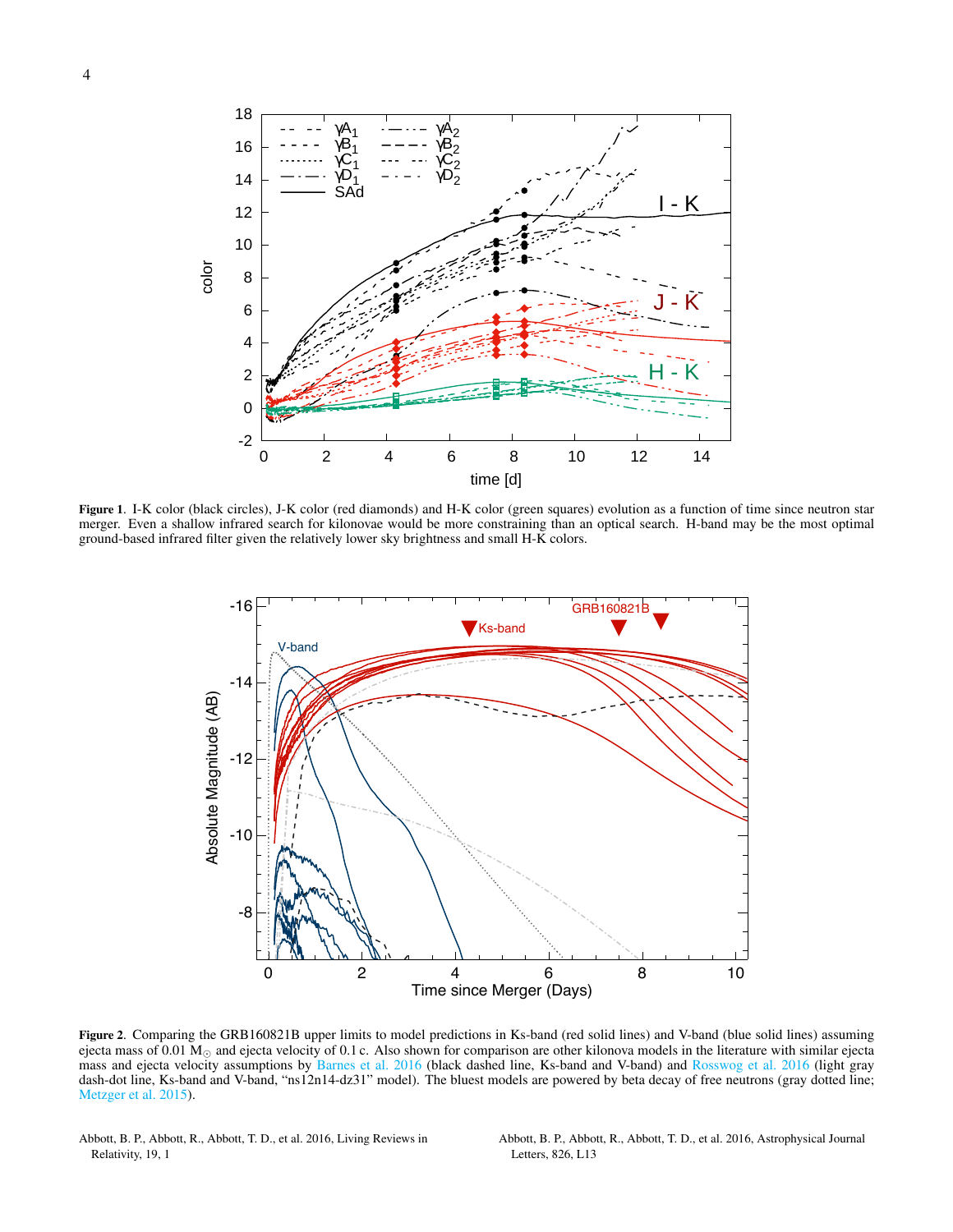

<span id="page-4-8"></span>Figure 3. The Ks-band upper limit for GRB 160821B at 4.3 d and 7.5 d rules out the purple-shaded and green-shaded regions respectively with higher ejecta mass and higher ejecta velocity than denoted by the contours above. Each contour represents one of the eight models for each of two epochs. Assuming model predictions of dynamical ejecta in excess of 0.1 c, our observations suggest ejecta masses lower than 0.03  $M_{\odot}$ for this event.



<span id="page-4-9"></span>Figure 4. Theoretical model predictions for J-band (blue circle), H-band (green square) and Ks-band (red star) as a function of ejecta mass (left panel) and ejecta velocity (right panel). Dotted lines show a rough empirical scaling with ejecta mass (left panel) and ejecta velocity (right panel). Our current Ks-band upper limit for GRB 160821B constrains high ejecta mass and high ejecta velocity (solid red line). A future gravitational wave detection (dashed red line), at say 200 Mpc, would be so nearby that the same data would be able to test all 9 models covering the entire parameter space. Previously reported J-band detection of GRB 130603B (dashed blue line) cannot be easily explained by the models studied in this paper.

- <span id="page-4-6"></span>Arcones, A., & Martínez-Pinedo, G. 2011, PhRvC, 83, 045809
- <span id="page-4-2"></span>Barnes, J., & Kasen, D. 2013, ApJ, 775, 18
- <span id="page-4-5"></span>Barnes, J., Kasen, D., Wu, M.-R., & Martínez-Pinedo, G. 2016, ApJ, 829, 110
- <span id="page-4-0"></span>Berger, E. 2014, ARA&A, 52, 43
- Berger, E., Fong, W., & Chornock, R. 2013, Astrophysical Journal Letters, 774, L23

<span id="page-4-10"></span>Duflo, J., & Zuker, A. P. 1995, PhRvC, 52, R23

- <span id="page-4-1"></span>Fernández, R., & Metzger, B. D. 2016, Annual Review of Nuclear and Particle Science, 66, 23
- <span id="page-4-3"></span>Fong, W., Margutti, R., Chornock, R., et al. 2016, ApJ, 833, 151
- <span id="page-4-4"></span>Fong, W., Alexander, K. D., & Laskar, T. 2016, GRB Coordinates Network, 19854, 1
- <span id="page-4-7"></span>Fong, W., Berger, E., Margutti, R., & Zauderer, B. A. 2015, ApJ, 815, 102